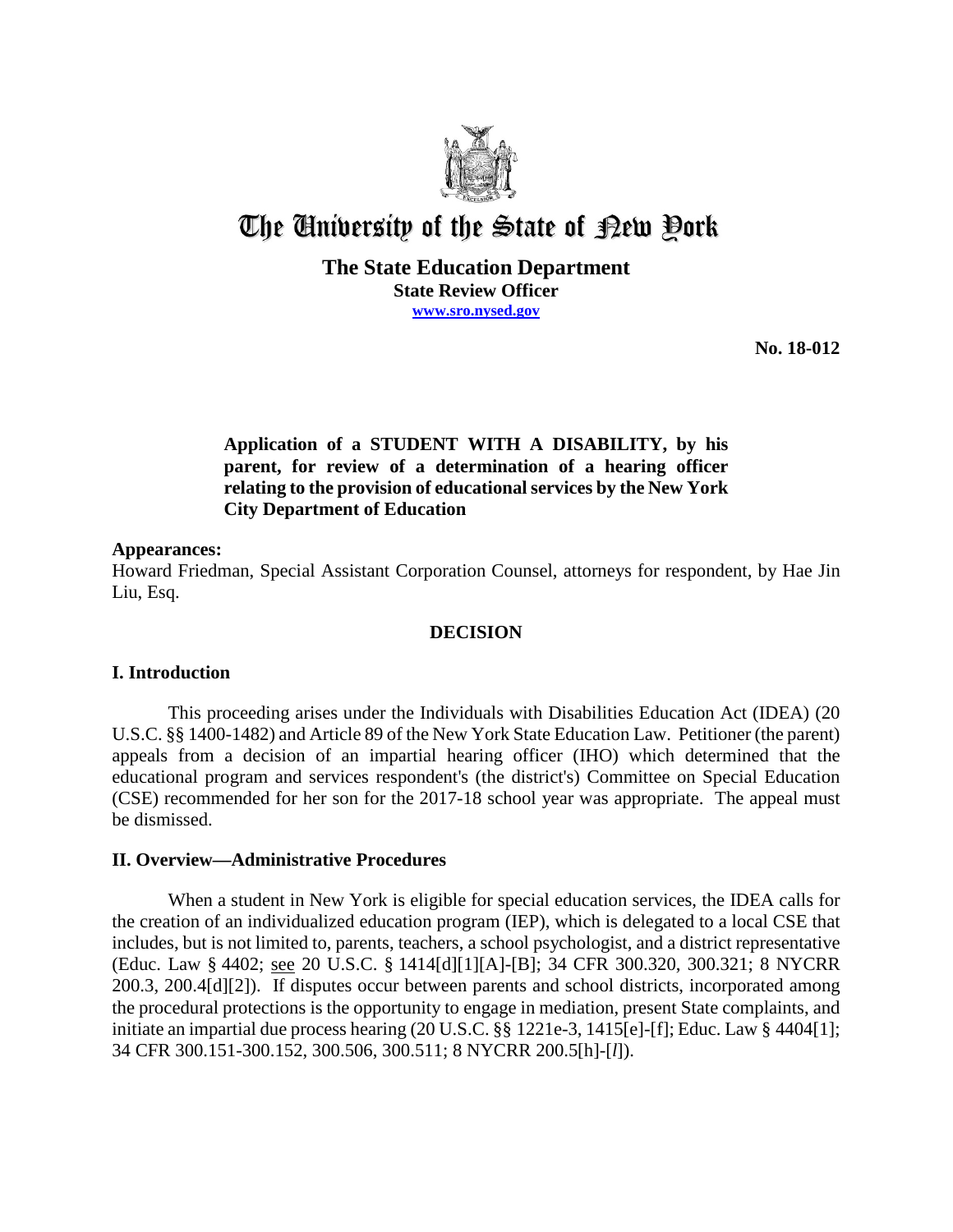New York State has implemented a two-tiered system of administrative review to address disputed matters between parents and school districts regarding "any matter relating to the identification, evaluation or educational placement of a student with a disability, or a student suspected of having a disability, or the provision of a free appropriate public education to such student" (8 NYCRR 200.5[i][1]; see 20 U.S.C. § 1415[b][6]-[7]; 34 CFR 300.503[a][1]-[2], 300.507[a][1]). First, after an opportunity to engage in a resolution process, the parties appear at an impartial hearing conducted at the local level before an IHO (Educ. Law § 4404[1][a]; 8 NYCRR 200.5[j]). An IHO typically conducts a trial-type hearing regarding the matters in dispute in which the parties have the right to be accompanied and advised by counsel and certain other individuals with special knowledge or training; present evidence and confront, cross-examine, and compel the attendance of witnesses; prohibit the introduction of any evidence at the hearing that has not been disclosed five business days before the hearing; and obtain a verbatim record of the proceeding (20 U.S.C. § 1415[f][2][A], [h][1]-[3]; 34 CFR 300.512[a][1]-[4]; 8 NYCRR 200.5[j][3][v], [vii], [xii]). The IHO must render and transmit a final written decision in the matter to the parties not later than 45 days after the expiration period or adjusted period for the resolution process (34 CFR 300.510[b][2], [c], 300.515[a]; 8 NYCRR 200.5[j][5]). A party may seek a specific extension of time of the 45-day timeline, which the IHO may grant in accordance with State and federal regulations (34 CFR 300.515[c]; 8 NYCRR 200.5[j][5]). The decision of the IHO is binding upon both parties unless appealed (Educ. Law § 4404[1]).

A party aggrieved by the decision of an IHO may subsequently appeal to a State Review Officer (SRO) (Educ. Law § 4404[2]; see 20 U.S.C. § 1415[g][1]; 34 CFR 300.514[b][1]; 8 NYCRR 200.5[k]). The appealing party or parties must identify the findings, conclusions, and orders of the IHO with which they disagree and indicate the relief that they would like the SRO to grant (8 NYCRR 279.4). The opposing party is entitled to respond to an appeal or cross-appeal in an answer (8 NYCRR 279.5). The SRO conducts an impartial review of the IHO's findings, conclusions, and decision and is required to examine the entire hearing record; ensure that the procedures at the hearing were consistent with the requirements of due process; seek additional evidence if necessary; and render an independent decision based upon the hearing record (34 CFR 300.514[b][2]; 8 NYCRR 279.12[a]). The SRO must ensure that a final decision is reached in the review and that a copy of the decision is mailed to each of the parties not later than 30 days after the receipt of a request for a review, except that a party may seek a specific extension of time of the 30-day timeline, which the SRO may grant in accordance with State and federal regulations (34 CFR 300.515[b], [c]; 8 NYCRR 200.5[k][2]).

#### **III. Facts and Procedural History**

The student had previously attended a half-day center-based early intervention program five days per week and received early intervention services consisting of 10 hours of home-based applied behavior analysis (ABA) per week, five sessions of speech-language therapy per week, and two sessions of occupational therapy (OT) per week (Dist. Ex. 2 at p. 3). The student received a diagnosis of a pervasive developmental disorder, and the parents were advised to follow up with a developmental pediatrician to rule out the possibility that the student may have autism (Tr. p. 46; Dist. Ex. 2 at p. 3).

During the 2015-16 school year, a Committee on Preschool Special Education (CPSE) convened in November 2015 and January 2016, and on June 20, 2016, to determine the student's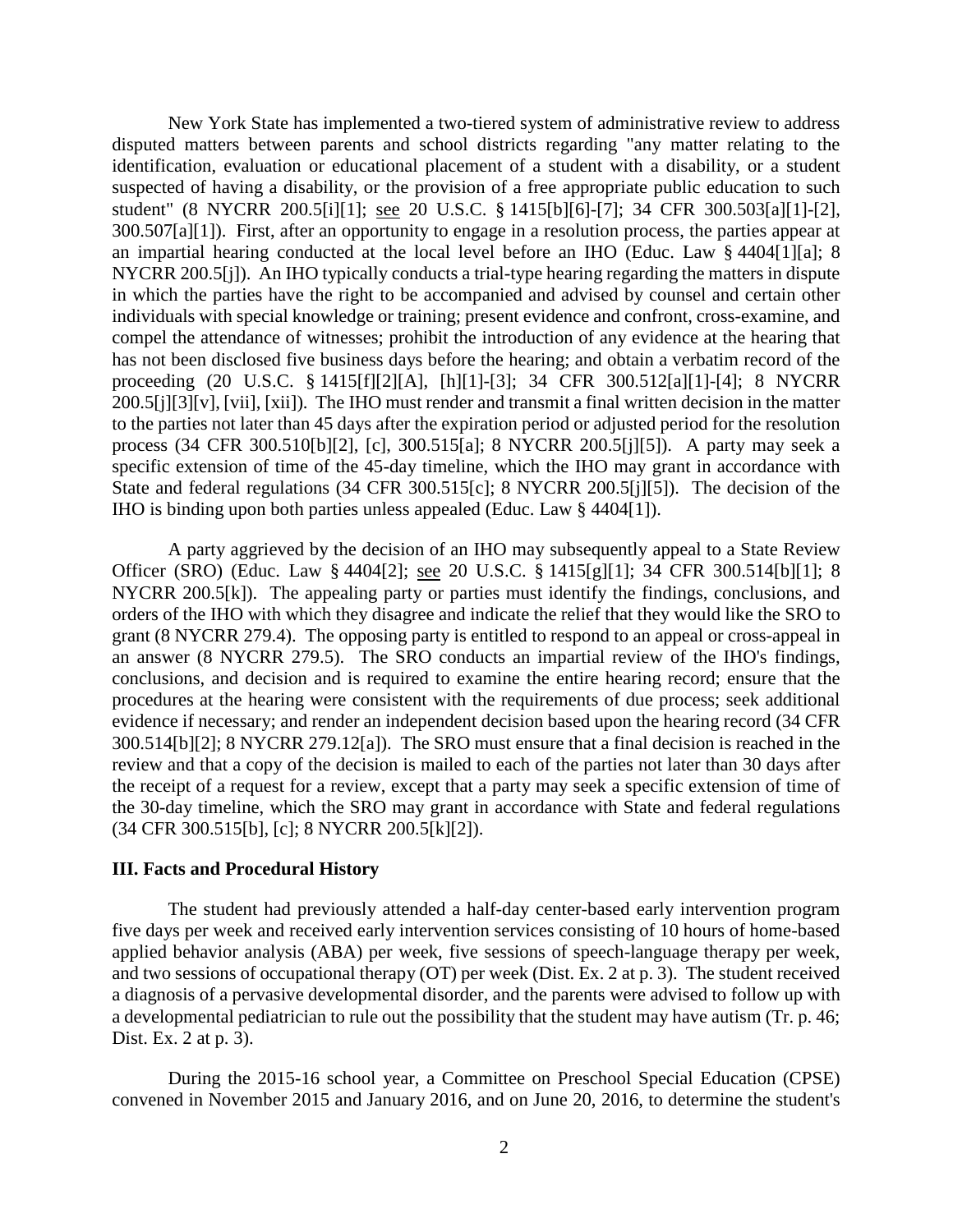eligibility and special education programs and services for the 2016-17 school year (Parent Ex. C at pp. 1, 3). The June 2016 CPSE found the student eligible for special education as a preschool student with a disability and for the 2016-17 school year, recommended the student receive five hours per week of special education itinerant teacher (SEIT) services to be provided at a "childcare location selected by [the] parent," as well as three 30-minute sessions per week of individual speech-language therapy and two 30-minute sessions per week of individual OT (Parent Ex. C at pp. 1, 3, 13).

A February 5, 2017 SEIT quarterly progress report described the student's then-current skills, and progress toward the annual goals contained in the June 2016 IEP (Dist. Ex. 1; see Parent Ex. C at pp. 7-10). A February 10, 2017 speech-language progress report described the student's strengths, weaknesses, and progress, recommended that the student continue with speech-language therapy, and recommended one annual goal with 14 short-term objectives (Dist. Ex. 5). The district conducted a classroom observation of the student in his pre-kindergarten class on March 6, 2017 (Dist. Ex. 6).

A CSE convened on March 9, 2017 to determine the student's eligibility to receive services as a student with a disability for the 2017-18 school year beginning September 2017 (Dist. Ex. 2 at p. [1](#page-2-0)2).<sup>1</sup> At the time of the March 2017 "turning five" CSE meeting, the student was receiving five hours per week of SEIT services within his general education preschool setting, as well as three 30-minute sessions of speech-language therapy per week (see Parent Ex. C at p. 13; Dist. Exs. [2](#page-2-1) at p. 1; 6).<sup>2</sup> The March 2017 CSE recommended that the student receive integrated coteaching (ICT) services for 10 periods per week in math and 15 periods per week in English language arts (ELA), as well as one 30-minute session per week of group counseling, and three 30-minute sessions per week of group speech-language therapy (Dist. Ex. 2 at p. 9).

In a prior written notice dated April 3, 2017, the district summarized the contents of the March 2017 IEP (Dist. Ex. 8). In a school location letter dated May 5, 2017, the district summarized the recommended program and identified a particular public school site to which the district assigned the student to attend for the 2017-18 school year (Dist. Ex. 9).

#### **A. Due Process Complaint Notice**

In a due process complaint notice dated September 7, 2017, and amended on September 8, 2017, the parent asserted that the district failed to offer the student a free appropriate public education (FAPE) during the 2017-18 school year (Parent Ex. A; Amended Due Process

<span id="page-2-0"></span><sup>&</sup>lt;sup>1</sup> The student was eligible for special education and related services through the CPSE during July and August 2017 as the New York State Education Law provides that "[a] child shall be deemed a preschool child through the month of August of the school year in which the child first becomes eligible to attend school . . ." (Educ. Law § 4410[1][i]). However, while the June 2016 CPSE recommended 12-month services for the 2016-17 school year (Parent Ex. C at p. 14), there is no indication in the hearing record that the CPSE met for an annual review prior to summer 2017.

<span id="page-2-1"></span><sup>&</sup>lt;sup>2</sup> The March 2017 IEP indicated that the recommended CPSE OT services were "discontinued due to scheduling conflicts" (Dist. Ex. 2 at p. 3).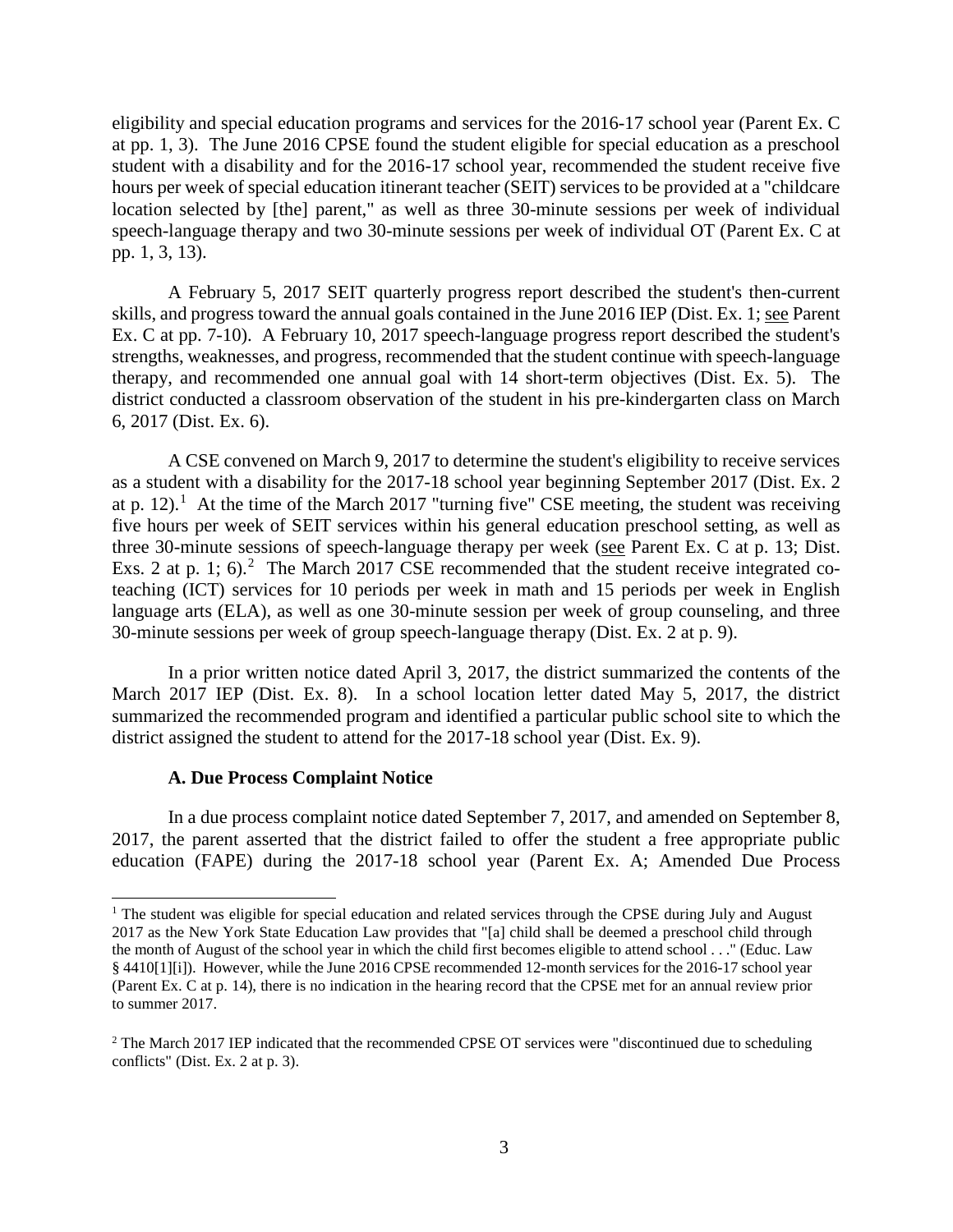Complaint Notice).<sup>[3](#page-3-0)</sup> The parent asserted procedural claims alleging that the March 2017 IEP was provided to the parent in English only rather than her native language, that the CSE did not provide the parent with a procedural safeguards notice, that a translator was not present during the March 2017 CSE meeting, that a member of the CSE signed the student's father's name on the attendance sheet although he did not attend the meeting, and that the CSE was not properly composed because the student's SEIT and his preschool teacher did not attend (id. at pp. 2, 4). Substantively, the parent alleged that the March 2017 IEP placement, program, and related services were inappropriate (id. at p. 4). The parent also alleged that the annual goals were deficient (id.). The parent requested that the student receive ICT services for social studies and science in addition to the math and English ICT services set forth on the IEP (id.). The parent also requested that the student's IEP be modified to include two sessions of individual speech-language therapy and two sessions in a group of three, as well as two sessions of individual OT per week (id.). The parent also requested five hours of home-based bilingual special education teacher support services (SETSS), and independent educational evaluations (IEEs), including psychoeducational, speechlanguage, and OT evaluations (id.). Lastly, the parent requested compensatory education in the form of 112 30-minute sessions of home-based OT to make-up for services not received from June 2016 through August 2017 (id.).

The parent's amended due process complaint notice also included a motion for pendency dated September 7, 2017 (Parent Ex. B).

#### **B. Impartial Hearing Officer Decision**

A prehearing conference was held on September 15, 2017, during which the parent's September 7, 2017 pendency motion was discussed and the IHO and the parties determined the student's pendency placement (Tr. pp. 1-9; Parent Ex. B). The IHO issued an interim order on pendency, dated September 15, 2017, finding that the June 2016 IEP was the student's last agreed upon placement, and directing that the student receive five hours per week of SEIT services in the student's native language commencing from September 7, 2017 (IHO Ex. II at p. 5).

The impartial hearing continued on October 11, 2017 and concluded on December 13, 2017 after four days of proceedings (Tr. pp. 11-144). By decision dated December 29, 2017, the IHO concluded that the March 2017 IEP "offer[ed] the student a FAPE as delivered to the student with an ICT program for all academics" (IHO Decision at p. 12). In the decision, the IHO noted that some of the parent's claims had been settled, the district acknowledged that the student did not receive all the recommended OT services the prior school year and "owed" the student 92 sessions of "compensatory OT," and the "[r]emaining issue was continuation of five weekly home-based SETSS hours" (id. at pp. 3-4). The IHO noted that the parent's language barrier "appear[ed] to hinder [her] ability to communicate" and that the parent was "unaware of the full ICT services provided to the [s]tudent" (id. at p. 11). The IHO also found that the full-time ICT program provided to the student was appropriate and offered a FAPE (id. at pp. 11-12). The IHO

<span id="page-3-0"></span><sup>&</sup>lt;sup>3</sup> The due process complaint notice was amended on September 8, 2017 and although it was submitted via email to the IHO and is a part of the hearing record, the IHO did not give the document an exhibit number. The amended due process complaint notice did not change the substance of the complaint, but in the relief section it included the added detail that the SETSS requested as relief should be delivered in a 1:1 student-teacher ratio.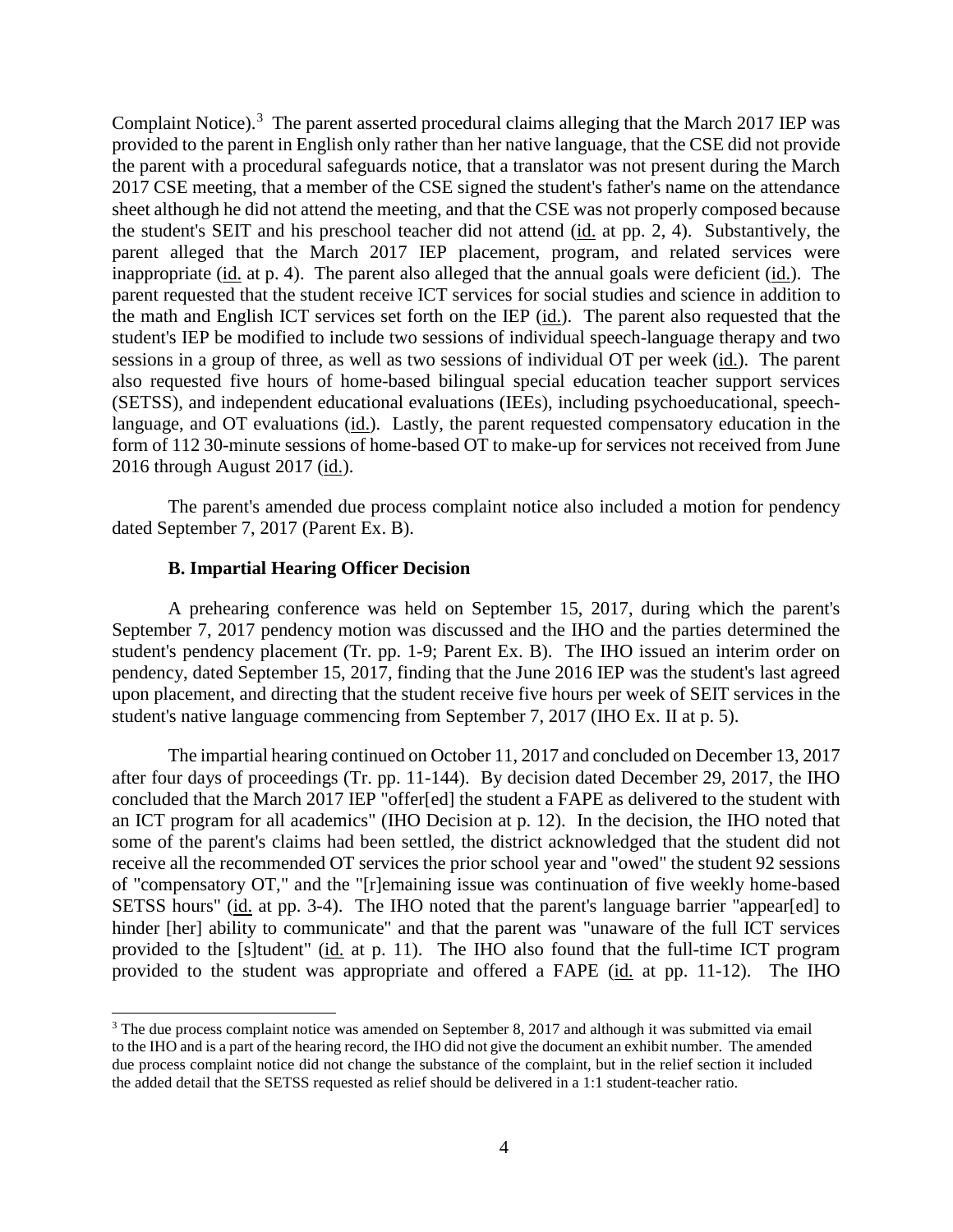determined that contrary to the testimony of the SETSS provider that the student would not make progress and regress without home-based SETSS, there was no evidence of regression and the need for home-based services was not raised by any party at the March 2017 CSE meeting (id.). The IHO also found that the IEP included speech-language therapy and goals to address the student's expressive and receptive language delays (id. at pp. 10-11).

With respect to the parent's request for evaluations, the IHO found that there was no need to order IEEs at the time of the decision because the district had agreed to, and was conducting, a psychoeducational, a speech-language, and an OT evaluation (id. at pp. 12-14). The IHO ordered the district to provide the evaluation results to the parent in writing in her native language, ordered the district to issue a related service authorization (RSA) for the student to receive 92 30-minute OT sessions to be used by June 30, 2019, and ordered the CSE to reconvene to review the completed evaluations within 30-days of delivery of the results of the evaluations to the parent (id. at p. 14).

#### **IV. Appeal for State-Level Review**

Through her advocate, the parent appeals and asserts that the March 2017 IEP did not offer the student a FAPE. The parent argues that the student requires five hours of SETSS at home to address needs related to focus, following directions, impulsivity, academics, "content material" reinforcement and potential regression. The parent disagrees with the IHO's findings and requests five hours of home-based SETSS for the student to work on academic goals.

In an answer, the district denies the allegations contained in the request for review and alleges that the request for review should be dismissed for failure to comply with pleading requirements. Specifically, the district asserts that the parent's request for review does not contain a clear and concise statement of the issues presented for review or identify the precise ruling or failure to rule being appealed from, does not provide grounds for reversal, and only minimally cites to the hearing record with no cites to the IHO decision or the hearing transcripts. With respect to the parent's procedural arguments, the district alleges that the March 2017 CSE meeting was properly conducted. The district further assets that the student's need for home-based SETSS was not raised at the March 2017 CSE meeting, that the IHO properly determined that the district offered the student a FAPE, and the student did not require home-based SETSS.

In a reply to the district's answer, the parent, through her advocate, reasserts claims raised in the request for review and asserts that contrary to the district's allegation, the parent's request for review cites to the hearing transcript and record.

#### **V. Applicable Standards**

Two purposes of the IDEA (20 U.S.C. §§ 1400-1482) are (1) to ensure that students with disabilities have available to them a FAPE that emphasizes special education and related services designed to meet their unique needs and prepare them for further education, employment, and independent living; and (2) to ensure that the rights of students with disabilities and parents of such students are protected (20 U.S.C. § 1400[d][1][A]-[B]; see generally Forest Grove Sch. Dist. v. T.A., 557 U.S. 230, 239 [2009]; Bd. of Educ. of Hendrick Hudson Cent. Sch. Dist. v. Rowley, 458 U.S. 176, 206-07 [1982]).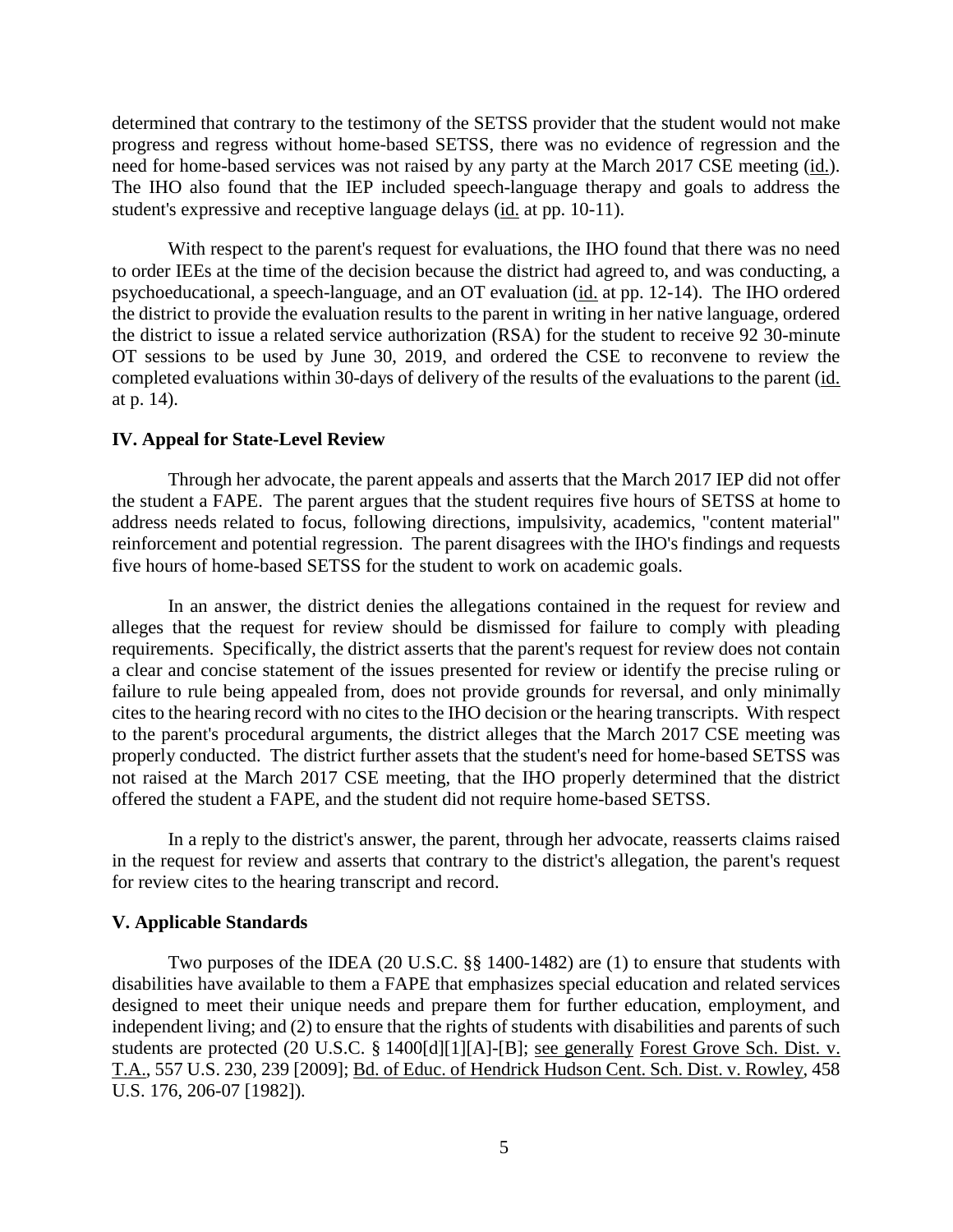A FAPE is offered to a student when (a) the board of education complies with the procedural requirements set forth in the IDEA, and (b) the IEP developed by its CSE through the IDEA's procedures is reasonably calculated to enable the student to receive educational benefits (Rowley, 458 U.S. at 206-07; T.M. v. Cornwall Cent. Sch. Dist., 752 F.3d 145, 151, 160 [2d Cir. 2014]; R.E. v. New York City Dep't of Educ., 694 F.3d 167, 189-90 [2d Cir. 2012]; M.H. v. New York City Dep't of Educ., 685 F.3d 217, 245 [2d Cir. 2012]; Cerra v. Pawling Cent. Sch. Dist., 427 F.3d 186, 192 [2d Cir. 2005]). "'[A]dequate compliance with the procedures prescribed would in most cases assure much if not all of what Congress wished in the way of substantive content in an IEP'" (Walczak v. Fla. Union Free Sch. Dist., 142 F.3d 119, 129 [2d Cir. 1998], quoting Rowley, 458 U.S. at 206; see T.P. v. Mamaroneck Union Free Sch. Dist., 554 F.3d 247, 253 [2d Cir. 2009]). The Supreme Court has indicated that "[t]he IEP must aim to enable the child to make progress. After all, the essential function of an IEP is to set out a plan for pursuing academic and functional advancement" (Endrew F. v. Douglas Cty. Sch. Dist. RE-1, 580 U.S. \_\_, 137 S. Ct. 988, 999 [2017]). While the Second Circuit has emphasized that school districts must comply with the checklist of procedures for developing a student's IEP and indicated that "[m]ultiple procedural violations may cumulatively result in the denial of a FAPE even if the violations considered individually do not" (R.E., 694 F.3d at 190-91), the Court has also explained that not all procedural errors render an IEP legally inadequate under the IDEA (M.H., 685 F.3d at 245; A.C. v. Bd. of Educ. of the Chappaqua Cent. Sch. Dist., 553 F.3d 165, 172 [2d Cir. 2009]; Grim v. Rhinebeck Cent. Sch. Dist., 346 F.3d 377, 381 [2d Cir. 2003]). Under the IDEA, if procedural violations are alleged, an administrative officer may find that a student did not receive a FAPE only if the procedural inadequacies (a) impeded the student's right to a FAPE, (b) significantly impeded the parents' opportunity to participate in the decision-making process regarding the provision of a FAPE to the student, or (c) caused a deprivation of educational benefits (20 U.S.C. § 1415[f][3][E][ii]; 34 CFR 300.513[a][2]; 8 NYCRR 200.5[j][4][ii]; Winkelman v. Parma City Sch. Dist., 550 U.S. 516, 525-26 [2007]; R.E., 694 F.3d at 190; M.H., 685 F.3d at 245).

The IDEA directs that, in general, an IHO's decision must be made on substantive grounds based on a determination of whether the student received a FAPE (20 U.S.C. § 1415[f][3][E][i]). A school district offers a FAPE "by providing personalized instruction with sufficient support services to permit the child to benefit educationally from that instruction" (Rowley, 458 U.S. at 203). However, the "IDEA does not itself articulate any specific level of educational benefits that must be provided through an IEP" (Walczak, 142 F.3d at 130; see Rowley, 458 U.S. at 189). "The adequacy of a given IEP turns on the unique circumstances of the child for whom it was created" (Endrew F., 137 S. Ct. at 1001). The statute ensures an "appropriate" education, "not one that provides everything that might be thought desirable by loving parents" (Walczak, 142 F.3d at 132, quoting Tucker v. Bay Shore Union Free Sch. Dist., 873 F.2d 563, 567 [2d Cir. 1989] [citations omitted]; see Grim, 346 F.3d at 379). Additionally, school districts are not required to "maximize" the potential of students with disabilities (Rowley, 458 U.S. at 189, 199; Grim, 346 F.3d at 379; Walczak, 142 F.3d at 132). Nonetheless, a school district must provide "an IEP that is 'likely to produce progress, not regression,' and . . . affords the student with an opportunity greater than mere 'trivial advancement'" (Cerra, 427 F.3d at 195, quoting Walczak, 142 F.3d at 130 [citations omitted]; see T.P., 554 F.3d at 254; P. v. Newington Bd. of Educ., 546 F.3d 111, 118-19 [2d Cir. 2008]). The IEP must be "reasonably calculated to provide some 'meaningful' benefit" (Mrs. B. v. Milford Bd. of Educ., 103 F.3d 1114, 1120 [2d Cir. 1997]; see Endrew F., 137 S. Ct. at 1001 [holding that the IDEA "requires an educational program reasonably calculated to enable a child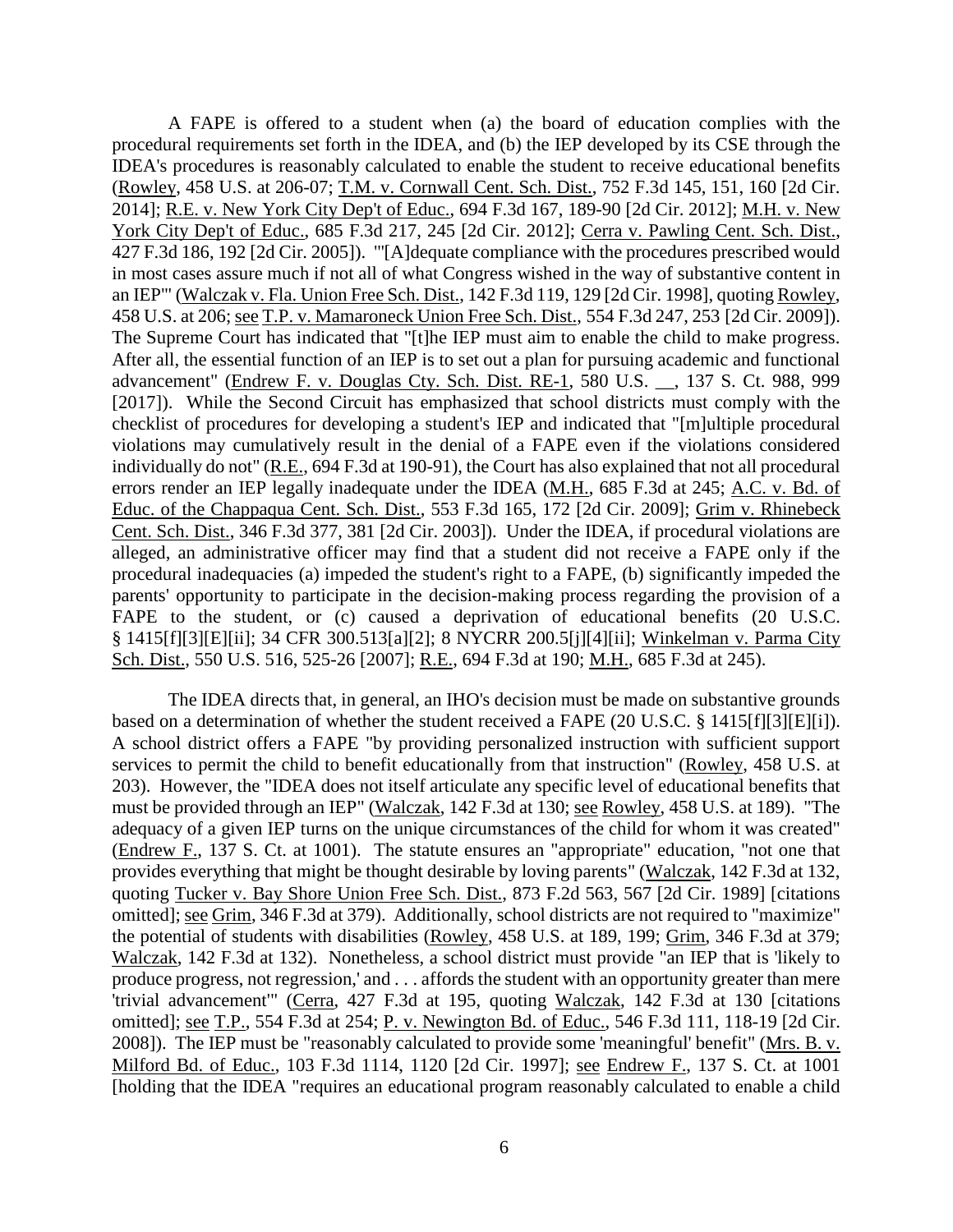to make progress appropriate in light of the child's circumstances"]; Rowley, 458 U.S. at 192). The student's recommended program must also be provided in the least restrictive environment (LRE) (20 U.S.C. § 1412[a][5][A]; 34 CFR 300.114[a][2][i], 300.116[a][2]; 8 NYCRR 200.1[cc], 200.6[a][1]; see Newington, 546 F.3d at 114; Gagliardo v. Arlington Cent. Sch. Dist., 489 F.3d 105, 108 [2d Cir. 2007]; Walczak, 142 F.3d at 132).

An appropriate educational program begins with an IEP that includes a statement of the student's present levels of academic achievement and functional performance (see 34 CFR 300.320[a][1]; 8 NYCRR 200.4[d][2][i]), establishes annual goals designed to meet the student's needs resulting from the student's disability and enable him or her to make progress in the general education curriculum (see 34 CFR 300.320[a][2][i], [2][i][A]; 8 NYCRR 200.4[d][2][iii]), and provides for the use of appropriate special education services (see 34 CFR 300.320[a][4]; 8 NYCRR 200.[4](#page-6-0)[d][2][v]).<sup>4</sup>

The burden of proof is on the school district during an impartial hearing, except that a parent seeking tuition reimbursement for a unilateral placement has the burden of proof regarding the appropriateness of such placement (Educ. Law § 4404[1][c]; see R.E., 694 F.3d at 184-85).

#### **VI. Discussion**

#### **A. Preliminary Matters — Compliance with Practice Regulations**

The district asserts that the request for review must be dismissed for failing to comply with the form requirements for pleading (see 8 NYCRR 279.8[c][2] and [3]).

State regulations provide that a request for review "shall clearly specify the reasons for challenging the [IHO's] decision, identify the findings, conclusions, and order to which exceptions are taken, or the failure or refusal to make a finding, and shall indicate what relief should be granted by the [SRO] to the petitioner" (8 NYCRR 279.4[a]). Additionally, the request for review "must conform to the form requirements in section 279.8 of this Part" (8 NYCRR 279.4[a]). State regulation requires, in relevant part, that a request for review shall set forth:

> (1) the specific relief sought in the underlying action or proceeding; (2) a clear and concise statement of the issues presented for review and the grounds for reversal or modification to be advanced, with each issue numbered and set forth separately, and identifying the precise rulings, failures to rule, or refusals to rule presented for review; and (3) citations to the record on appeal, and identification of the

> relevant page number(s) in the hearing decision, hearing transcript,

<span id="page-6-0"></span> <sup>4</sup> The Supreme Court has stated that even if it is unreasonable to expect a student to attend a regular education setting and achieve on grade level, the educational program set forth in the student's IEP "must be appropriately ambitious in light of his [or her] circumstances, just as advancement from grade to grade is appropriately ambitious for most children in the regular classroom. The goals may differ, but every child should have the chance to meet challenging objectives" (Endrew F., 137 S. Ct. at 1000).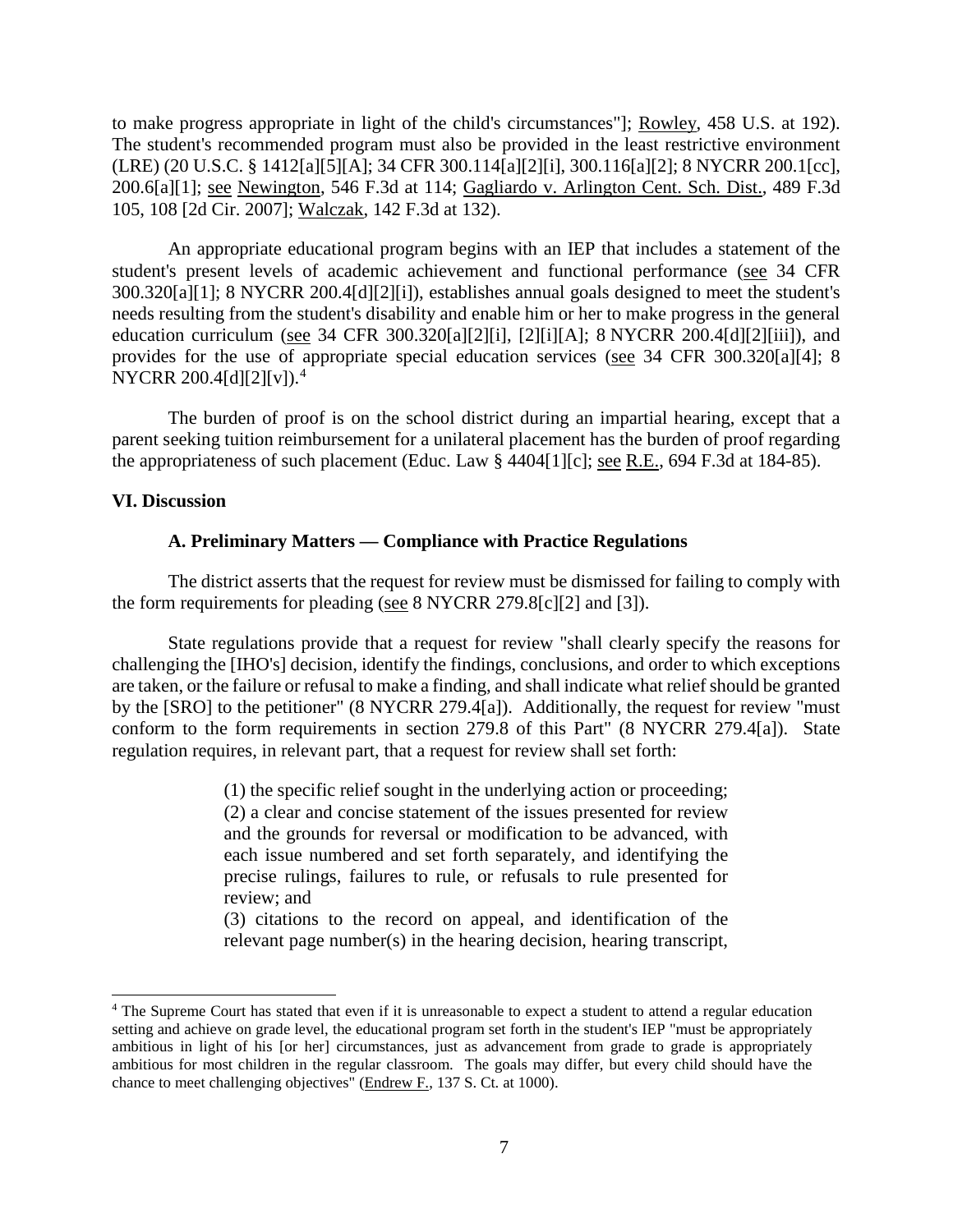exhibit number or letter and, if the exhibit consists of multiple pages, the exhibit page number.

(4) any issue not identified in a party's request for review, answer, or answer with cross-appeal shall be deemed abandoned and will not be addressed by a State Review Officer.

#### (8 NYCRR 279.8[c][1]-[4]).

In general, the failure to comply with the practice requirements of Part 279 of the State regulations may result in the rejection of the submitted documents or the dismissal of a request for review by an SRO (8 NYCRR 279.8[a]-[b]; 279.13; <u>see T.W. v. Spencerport Cent. Sch. Dist.</u>, 891 F. Supp. 2d 438, 440-41 [W.D.N.Y. 2012] [upholding dismissal of a petition for review that was untimely and exceeded page limitations]). However, "judgments rendered solely on the basis of easily corrected procedural errors or 'mere technicalities,' are generally disfavored" (J.E. v. Chappaqua Cent. Sch. Dist., 2015 WL 4934535, at \*4-\*6 [S.D.N.Y. Aug. 17, 2015], quoting Foman v. Davis, 371 U.S. 178 [1962]).

The district correctly contends that the parent's request for review does not meet the form and content requirements set forth in State regulation. The parent's request for review includes allegations set forth in paragraphs numbered 1 through 8 (see generally Req. for Rev.); however, it does not specifically identify the precise rulings, failures to rule, or refusals to rule presented for review with each issue numbered and set forth separately as required by regulation (see 8 NYCRR 279.4[a], 279.8[c][3]). Additionally, although the request for review discusses the testimony of several witnesses, there are no transcript citations (id. at  $\P$  1, 3-5, 7). Citations to several hearing record exhibits are provided—including the student's IEP, a report card, and a classroom observation—although they are not all properly cited, and no page numbers are provided (id. at ¶ 2-5, 5, 6; see Dist. Exs. 2; 6; Parent Ex. E).

While the parent's allegations were tersely stated, reasserted allegations raised in the due process complaint notice, and asserted general disagreement with the IHO's decision, the district was able to respond to the allegations raised in the request for review in an answer and there is no indication that the district suffered any prejudice as a result (see Application of a Student with a Disability, Appeal No. 17-101; Application of a Student with a Disability, Appeal No. 17-015; Application of a Student with a Disability, Appeal No. 16-040; Application of a Student with a Disability, Appeal No. 15-069; Application of a Student with a Disability, Appeal No. 15-058).

In this instance, the parent's failure to fully comply with the practice regulations will not ultimately result in a dismissal of the parent's appeal on that basis. However, the parent's advocate is cautioned that, while a singular failure to comply with the practice requirements of Part 279 may not warrant an SRO exercising his or her discretion to dismiss a request for review or reject a memorandum of law (8 NYCRR 279.8[a]; 279.13; see Application of a Student with a Disability, Appeal No. 16-040), an SRO may be more inclined to do so after a party's repeated failure to comply with the practice requirements (see Application of a Student with a Disability, Appeal No. 17-103; see also Application of a Student with a Disability, Appeal No. 17-101; Application of a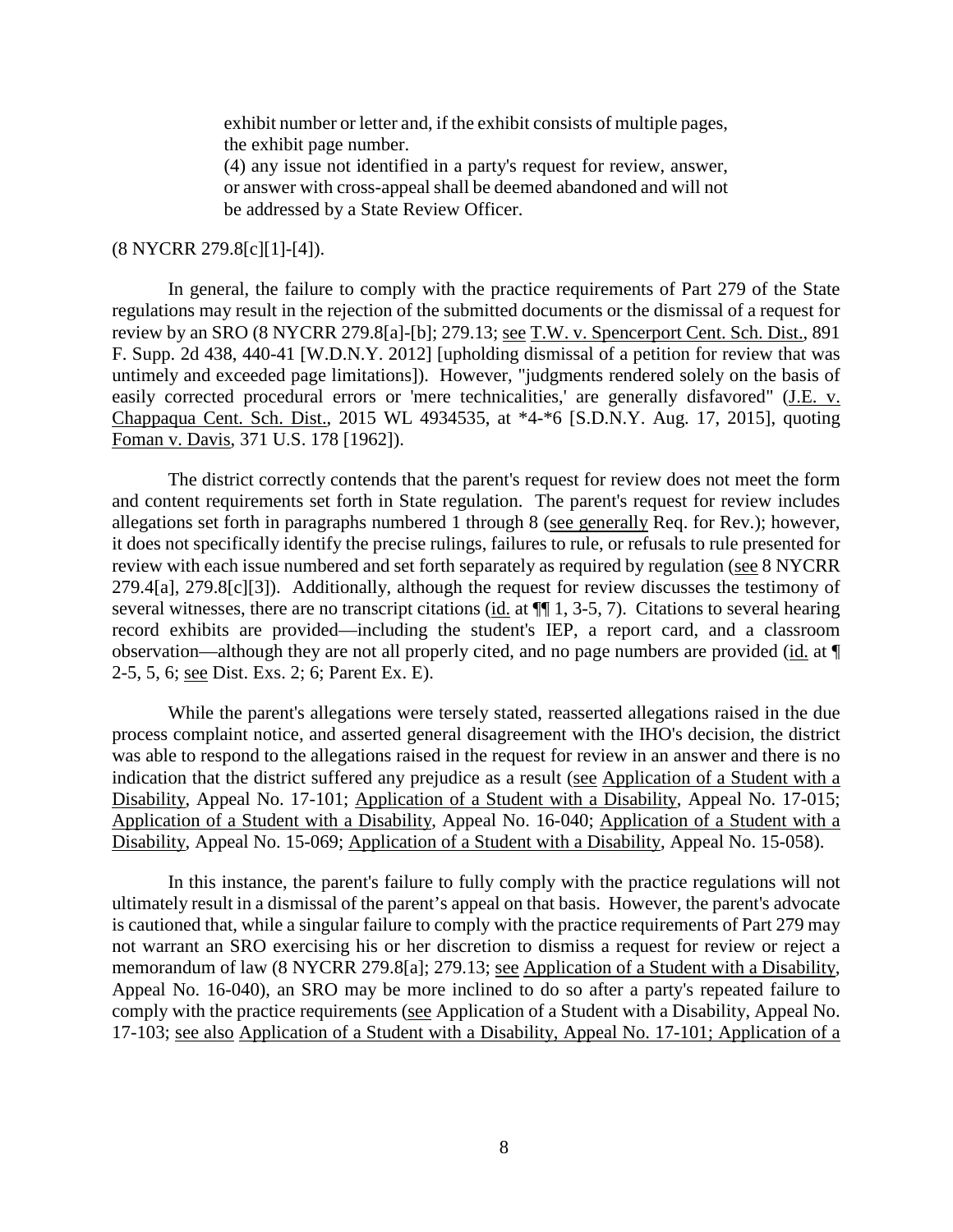Student with a Disability, Appeal No. 16-060).<sup>[5](#page-8-0)</sup> However, in light of the foregoing, the district's arguments regarding the form of the parent's request for review are dismissed.

#### **B. March 2017 IEP**

The parent argues on appeal that the student requires five hours of SETSS at home to "work on his academic goals," address needs related to his ability to focus and follow directions, and his need for content material reinforcement, redirection, and to prevent potential regression. Review of the evaluative information available to the March 2017 CSE with respect to the student's needs and abilities, including the potential need for home-based services, shows that the IHO correctly determined that the March 2017 IEP provided the student a FAPE without the provision of the home-based services sought by the parent.

While the evaluative information available to the March 2017 CSE and the present levels of performance in the resultant IEP are not in dispute, a discussion thereof provides context for the issue to be resolved, specifically, whether the CSE's recommendation for ICT and related services was reasonably calculated to provide the student with an educational benefit. Review of the evaluative information before the March 2017 CSE shows that it is consistent with the information contained in the March 2017 IEP as described below (compare Dist. Ex. 2 at pp. 1-3, with Dist. Exs. 1; 5; 6).

The March 2017 CSE had before it a February 5, 2017 physical examination report, a February 5, 2017 SEIT progress report, a February 10, 2017 speech-language progress report, and a March 6, 2017 classroom observation report (Tr. pp. 42-43, 46-47; Dist. Ex. 8 at p. 1; see Dist. Exs. 1; 5; 6). Overall, the information available to the CSE revealed that the student had made progress in his general education preschool classroom with SEIT and speech-language therapy services (see Dist. Exs. 1; 5; 6).

The February 5, 2017 SEIT progress report reflected that the student had shown improvement in his cognitive, academic, and language skills (Dist. Ex. 1). Specifically, the student had made progress toward his annual goals including participating in large group activities, understanding one-step verbal directions with and without cues, using two to three words to express his needs, labeling common objects, answering yes/no questions, sitting still on the carpet and during SEIT sessions, recognizing five common signs in his environment, and developing selfhelp skills (id. at pp. 3-6).

The February 10, 2017 speech-language progress report stated that the student had improved his ability to use words more than gestures to communicate, and demonstrated emerging skills, including using three to four word utterances and adjectives/modifiers and pronouns, answering yes/no and select "wh" questions with prompts, asking familiar questions, showing

<span id="page-8-0"></span><sup>&</sup>lt;sup>5</sup> The parent's advocate is reminded that newly enacted regulations governing the practice before the Office of State Review were amended and became effective for appeals filed on or after January 1, 2017 (see N.Y. Reg., Sept. 28, 2016, at pp. 37-38; N.Y. Reg., June 29, 2016, at pp. 49-52; N.Y. Reg., Jan. 27, 2016, at pp. 24-26). Instructions about the amended practice regulations—as well as forms consistent with the amended practice regulations—have been provided on the Office of State Review's website under the links titled "Revised 2017 Appeals Process" and "Revised Regulations (effective 1/1/2017)" (see [http://sro.nysed.gov\)](http://sro.nysed.gov/).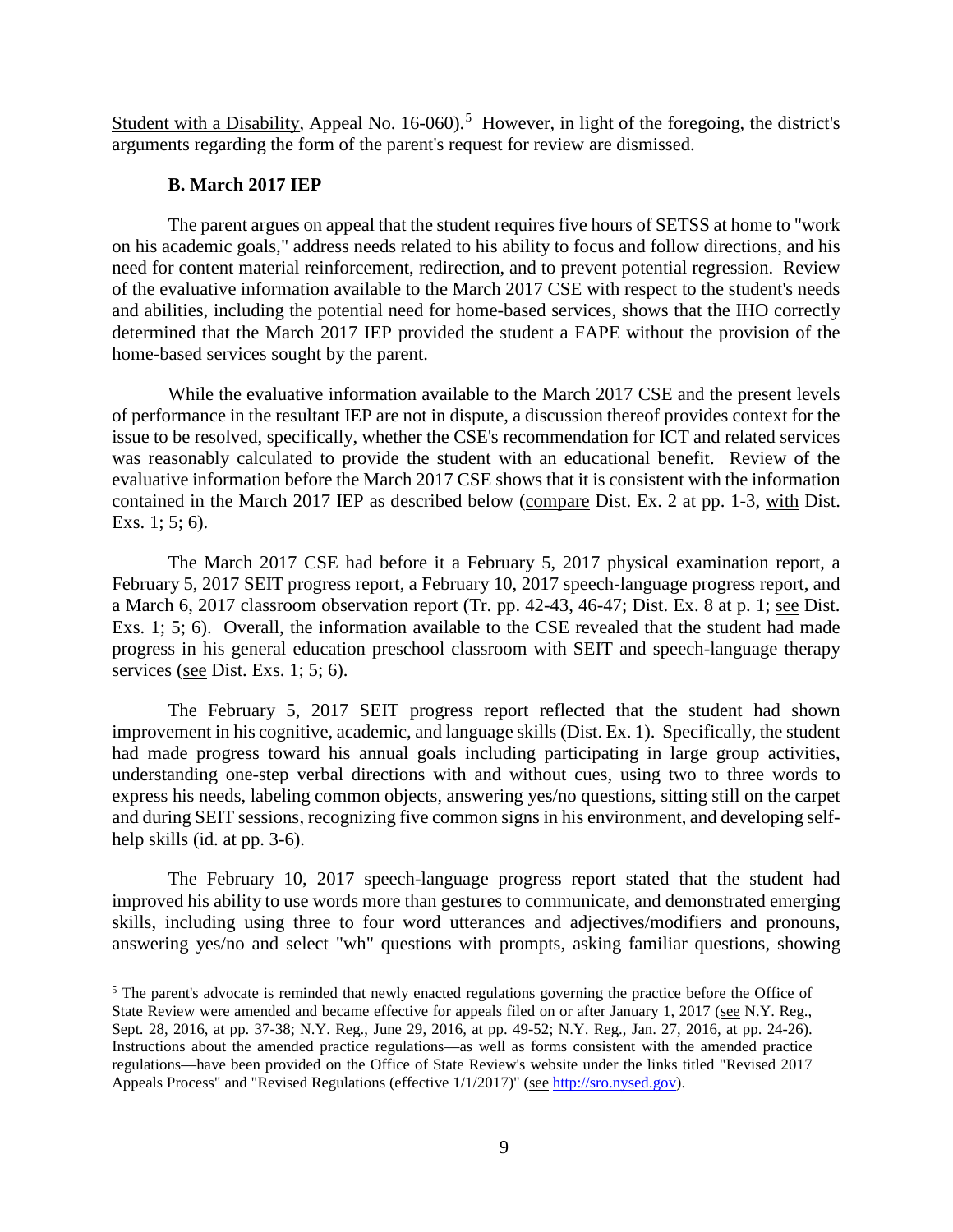understanding of early spatial concepts, responding consistently to his name, and engaging in eye contact, joint attention, and verbal interactions (Dist. Ex. 5 at pp. 1-2).

The student was observed in his then-current general education prekindergarten classroom on March 6, 2017 (Dist. Ex. 6). At the time of the observation, there were 17 students and two teachers in the class (id.). The student was reportedly calm, quiet, attentive, responsive, wellbehaved, and followed directions (id.). The student played well with other children at a sensory table and responded appropriately to questions using one to two words, but without much eyecontact (id.). The student's teacher reported that the student was "capable but unfocused," spoke in single words without eye contact, and needed a "small class with speech service due to his difficulty following directions" (id.).

Consistent with the February 2017 SEIT progress report, the March 2017 IEP reflected the student's ability to state his name, age, and gender; identify and write the alphabet and his full name independently; sort objects according to shape and color; draw a person with recognizable body parts; rote count, identify numbers, and count using one to one correspondence up to 30; and remain seated and respond to questions/directions during circle time (compare Dist. Ex. 1 at pp. 1, 2, 5, with Dist. Ex. 2 at p. 1). Additionally, the student had shown progress in his ability to carry out two-step directions (compare Dist. Ex. 1 at p. 2, with Dist. Ex. 2 at pp. 1-2). In the area of self-help skills, the student reportedly used the toilet, washed his hands, fed himself with a spoon, and verbalized his needs (compare Dist. Ex. 1 at pp. 1-2, with Dist. Ex. 2 at p. 1). With regard to needs, the student was unable to retell story events in sequential order, was inconsistent in his ability to make predictions and inferences, named pictured objects but did not demonstrate understanding of categories, and had difficulty understanding object features (compare Dist. Ex. 1 at p. 2, with Dist. Ex. 2 at pp. 1-2). The student also had difficulty answering "wh" questions and was unable to make cause and effect statements (compare Dist. Ex. 1 at p. 2, with Dist. Ex. 2 at p. 2). Regarding the student's social/emotional skills, both the SEIT progress report and the IEP indicated that although the student participated during circle time and followed classroom rules and routines with prompts, he exhibited decreased eye contact, inadequate play skills, and did not interact with peers (compare Dist. Ex. 1 at p. 2, with Dist. Ex. 2 at p. 2). The IEP further indicated that the student was more easily distracted in large groups, exhibited "impulsive" behavior, was at times "self-directed," and refused to answer questions/ignored adults when he did not feel like responding (Dist. Ex. 2 at p. 1). The student was described as a visual/kinesthetic learner, and he benefitted from multisensory instruction, movement breaks, visual cues, and hands-on activities (Dist. Ex. 2 at p. 1). The IEP included management strategies such as a multisensory instructional approach, movement breaks, direct instruction for teaching vocabulary, visual cues, modeling, hands-on activities, daily drill practice of basic skills, review of previously introduced materials, use of manipulatives, technology, positive reinforcement, and a visual schedule (id. at p. 3).

In accord with the February 2017 speech-language progress report, the March 2017 IEP noted that the student reportedly exhibited mild delays in his receptive language development (compare Dist. Ex. 2 at p. 2, with Dist. Ex. 5 at p. 2). The student followed one step verbal directions and understood simple yes/no, "what" and "who" questions, simple sentences, object uses, and early spatial concepts (compare Dist. Ex. 2 at p. 2, with Dist. Ex. 5 at p. 2). The student reportedly displayed strength in his ability to make inferences and understand analogies, and was able to receptively identify colors, shapes, letters, and numbers (compare Dist. Ex. 2 at p. 2, with Dist. Ex. 5 at p. 2). However, the student did not appear to understand "when," "why,"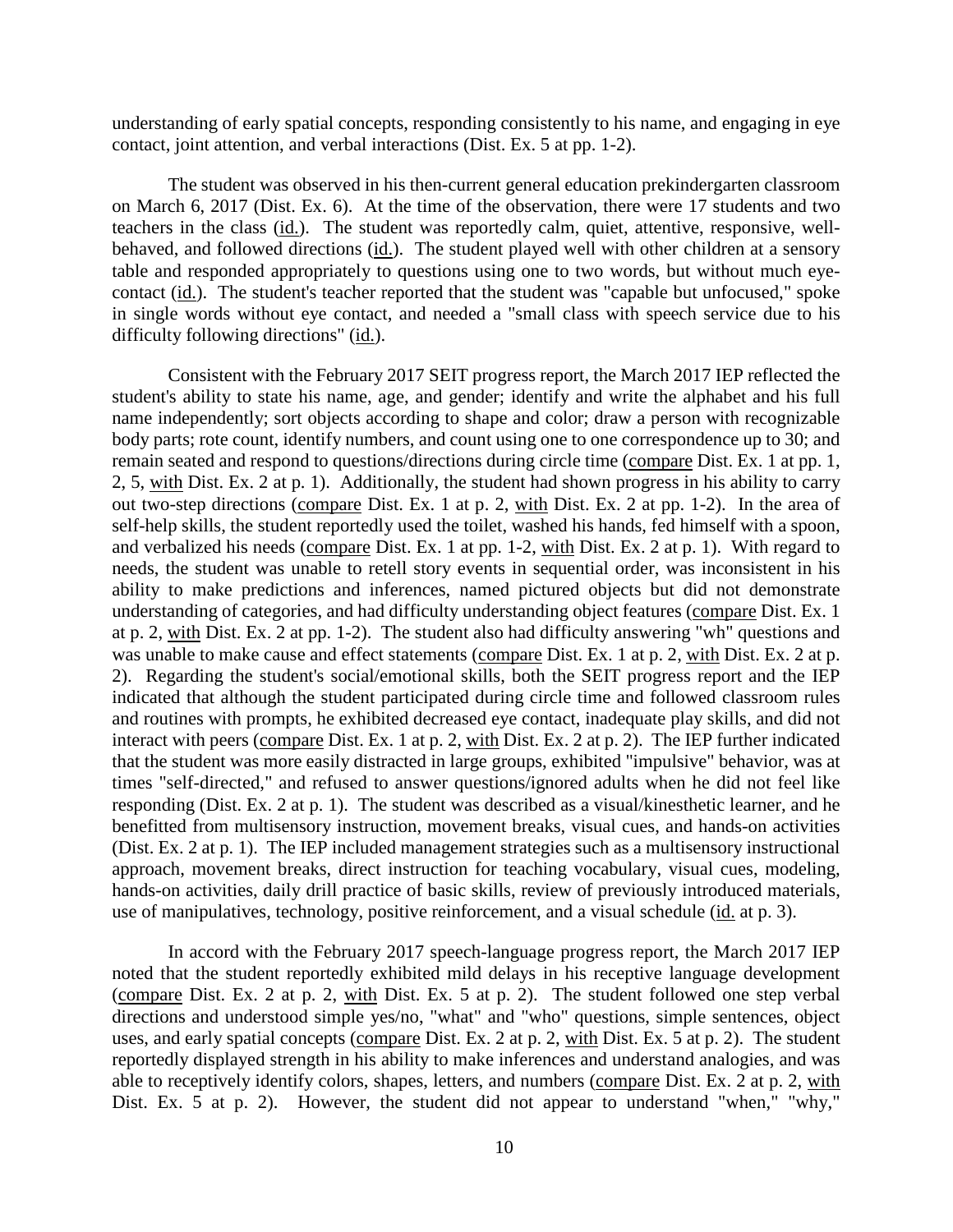hypothetical, and open-ended questions, complex sentences, advanced spatial and quantitative concepts, pronouns, and negatives (compare Dist. Ex. 2 at p. 2, with Dist. Ex. 5 at p. 2). The student exhibited mild to moderate delays in his expressive language skills (compare Dist. Ex. 2 at p. 2, with Dist. Ex. 5 at p. 1). Specifically, the student used words more than gestures to communicate, requested objects with prompting, produced three to four word utterances with some errors in syntax, answered simple yes/no and "wh" questions given verbal prompts, and labeled objects and actions (compare Dist. Ex. 2 at p. 2, with Dist. Ex. 5 at p. 1). However, the student's vocabulary skills, and his ability to formulate and relay questions, sentences, and verbal narratives were below age expectations (compare Dist. Ex. 2 at p. 2, with Dist. Ex. 5 at p. 1). In addition, the student exhibited echolalia when he was not paying attention or did not understand a question (compare Dist. Ex. 2 at p. 2, with Dist. Ex. 5 at p. 1). The student reportedly exhibited mild to moderate delays in his pragmatic language development (compare Dist. Ex. 2 at p. 2, with Dist. Ex. 5 at p. 2). The student had made progress in his ability to respond to his name, make eye contact, attend to others, make requests, label, and answer questions (compare Dist. Ex. 2 at p. 2, with Dist. Ex. 5 at p. 2). The student occasionally initiated communication, but exchanges continued to be difficult and limited in that he tended to use rote phrases and "echo" statements during exchanges (compare Dist. Ex. 2 at p. 2, with Dist. Ex. 5 at p. 2).

Review of the March 2018 IEP shows that it included academic annual goals to improve the student's phonological awareness, reading readiness, listening and reading comprehension skills; the ability to ask/answer "wh" questions, recognize sight words from a kindergarten level list, and formulate sentences using specific types of words and sequence events in writing; and math reasoning and computation skills (Dist. Ex. 2 at pp. 5-6). The IEP provided speech-language annual goals to improve the student's receptive language skills including his ability to follow one and two-step directions using a variety of linguistic concepts; and expressive language skills by increasing the length of his utterances, using specific parts of speech, and answering "wh" questions (id. at pp. 7-8). A pragmatic language annual goal addressed the student's need to improve social interpersonal skills such as increasing eye contact, spontaneous greetings, and conversational exchanges (id. at p. 8). According to the IEP, the counseling annual goals addressed the student's need to improve social skills by taking turns with peers, initiating and reciprocating social interactions with peers, and verbally asking for assistance from an adult; as well as demonstrating improved coping skills and self-awareness (id. at pp. 8-9).

The hearing record shows that the March 2017 CSE considered general education, which was rejected because it would be "insufficient" to address the student's needs, and a 12:1+1 special class in a community school, which was rejected because it would be "too restrictive" (Dist. Exs. 2 at p. 13; 8 at p. 2). The March 2017 CSE ultimately recommended 10 periods per week of ICT services in math, and 15 periods per week of ICT services in ELA, as well as group counseling and group speech-language therapy (Dist. Ex. 2 at p. 9). State regulations define ICT services as "the provision of specially designed instruction and academic instruction provided to a group of students with disabilities and nondisabled students" (8 NYCRR 200.6[g]). The number of students with disabilities receiving ICT services within a class may not exceed 12 (8 NYCRR 200.6[g][1]). In addition, State regulations require that an ICT class must be staffed, at a minimum, with a special education teacher and a regular education teacher (8 NYCRR 200.6[g][2]).

The school psychologist testified that at the March 2017 CSE meeting, the student's thencurrent SEIT expressed concern about his "self-directed behavior" and difficulty following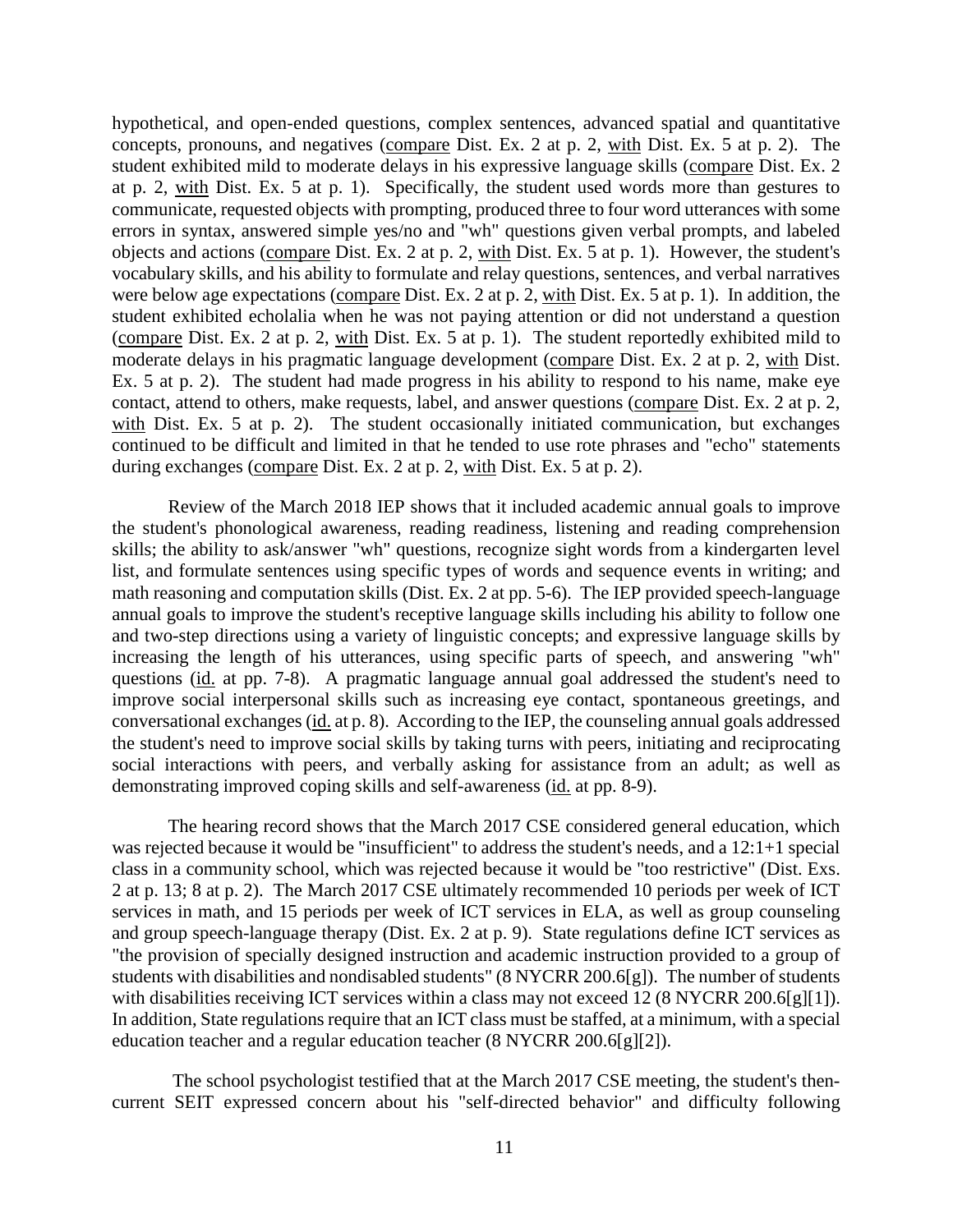directions, and therefore, advocated for the student to be placed in a smaller, self-contained classroom (Tr. p. 47). However, the school psychologist asserted that the student had many academic skills at the time—which included identifying all uppercase and lowercase letters in random order, recognizing sight words, and counting from 1 to 100—such that a self-contained class setting would be too restrictive for him (Tr. p. 48; see Dist. Exs. 1 at pp. 1-2, 5; 2 at p. 1). The school psychologist explained to the parents that the student needed to be in a larger, regular education classroom with nondisabled peers as role models (Tr. pp. 47-48). According to the school psychologist, ICT and related services were "most appropriate" both academically and social/emotionally for the student based on the opinion of the social worker who conducted the classroom observation, and the school psychologist's interaction with and observation of the student (Tr. pp. 42-44, 46-47, 49; Dist. Exs. 2 at p. 15; 6). The IEP indicated that the CSE recommended ICT services to support the student in the general education environment, and speech-language therapy and counseling due to the student's delays in speech-language functioning and self-directed behaviors, respectively (Dist. Exs. 2 at p. 13; 8 at p. 2). Notably, both the parent and the school psychologist who attended the March 2017 CSE meeting testified that there was no discussion during the meeting regarding the parent's desire for home-based special education services (Tr. pp. 48-49, 109-10).

The student's mother testified that the student required home-based SETSS because the student was "not focused," the ICT services were provided only for ELA and math, and she felt he needed "more help" (Tr. pp. 106-07). However, the school psychologist from the school the student attended during the 2017-18 school year beginning September 2017 testified that there was, in fact, a special education teacher in the student's ICT class for the entire day (Tr. pp. 132, 134). [6](#page-11-0)

One might argue that the IHO's reliance on the full-time ICT program "as delivered" as being appropriate for the student, rather than ICT services only for math and ELA as set forth on the March 2017 IEP, constituted an impermissible use of retrospective testimony by the IHO (IHO Decision at p. 12; Dist. Ex. 2 at p. 9; see R.E., 694 F.3d at 186 ["retrospective testimony that the school district would have provided additional services beyond those listed in the IEP may not be considered in a Burlington/Carter proceeding"]). Alternatively, one might view the testimony concerning how the recommended ICT services were implemented as an allowable instance of testimony that explained or justified the services listed in the March 2017 IEP (see R.E., 694 F.3d at 188 ["an IEP must be evaluated prospectively as of the time it was created"]; see also E.M. v. N.Y. City Dep't of Educ., 758 F.3d 442, 462 [2d Cir. 2014] [explaining that "'testimony may be received that explains or justifies the services listed in the IEP,' but the district 'may not introduce testimony that a different teaching method, not mentioned in the IEP, would have been used'" [internal citations omitted]). In any event, I need not make that determination because the hearing record supports a finding that the scope of the ICT services set forth on the IEP was reasonably calculated to enable the student to obtain an educational benefit even in the absence of the hearing testimony and evidence that explained that the IEP provided a full-day ICT program.

<span id="page-11-0"></span> <sup>6</sup> Additionally, the student's first quarter report card identified two teachers for all the student's subjects (Parent Ex. E).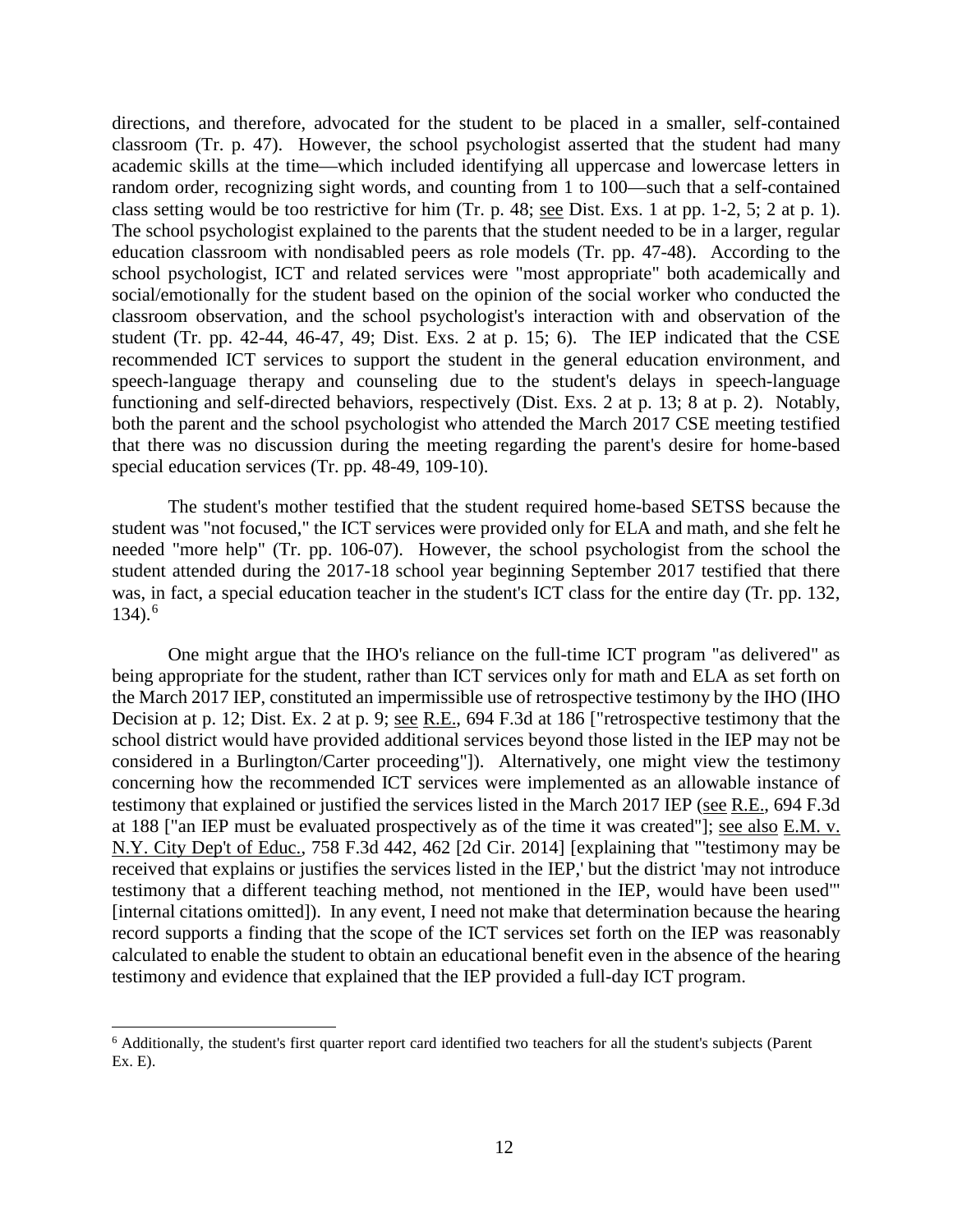Further information elicited during the hearing, which was unavailable to the March 2017 CSE, included the testimony of the teacher who began providing the student's home-based "SEIT" services in September 2017 under pendency indicating that her "main concern" was that the student needed help with comprehension, math problems, word problems, and writing (Tr. pp. 80-81).<sup>[7](#page-12-0)</sup> She described the student as "impulsive" and in need of constant redirection to focus on tasks (Tr. pp. 81-82). The teacher also stated that the student had difficulty retaining information he learned without reinforcement, and she opined that the student's progress would be "slow and tedious" without the support of SEIT services (Tr. p. 85). As to her first concern, the March 2017 IEP identified the student's academic strengths and weaknesses, and provided ICT services in both ELA and math to address the academic areas the teacher identified as areas of difficulty (compare Tr. pp. [8](#page-12-1)0-81, with Dist. Ex. 2 at pp. 1-3, 9). $8$  To improve identified needs in focus and engagement, the IEP provided the student with management strategies including multisensory instructional approaches, built-in movement breaks, visual cues, interactive hands-on activities, positive reinforcement, and the presence of two teachers in the classroom during, at a minimum, ELA and math instruction (compare Tr. pp. 81-81, with Dist. Ex. 2 at pp. 1-3, 9). Although the teacher testified that the student needed her support to work on the annual goals contained in the March 2017 IEP and implied the student was having difficulty with them, her testimony took place in November 2017 approximately 6 months prior to when the student was projected to have met the annual goals contained in the March 2017 IEP (compare Tr. pp. 84-88, with Dist. Ex. 2 at 5-6, 10), [9](#page-12-2) and the teacher acknowledged he could meet them, testifying "I'm not saying that [the student] won't" be able to achieve the annual goals within the year (Tr. pp. 95-96). She further opined that the student's progress would be "limited," and that he would "probably" regress without "support"; however, she acknowledged that the student would receive support from a special education teacher according to the March 2017 IEP (Tr. pp. 92, 96; see Dist. Ex. 2 at p. 9).

Overall, the hearing record reveals that the student made progress during the 2016-17 school year in a general education preschool program while receiving speech-language therapy and only five hours of in-school SEIT support per week (see Tr. pp. 91-92; Parent Ex. C at p. 13 Dist. Exs. 1; 5; 6). The March 2017 IEP provided the student with 25 periods per week of in-class ICT services provided by a special education teacher in his academic areas of need (Dist. Ex. 2 at p. 9). The IEP also provided management strategies to address the student's need to improve attention and focus, counseling, and speech-language therapy (id. at pp. 3, 9). Upon careful review, the hearing record indicates that the program recommended in the March 2017 IEP was sufficient to enable the student to receive educational benefits, reflects that the district offered the student an

<span id="page-12-0"></span> <sup>7</sup> The teacher used both the terms "SEIT" and "SETSS" to describe the service she provided; however, the pendency order stipulated that the student would receive "SEIT" services during pendency (Tr. pp. 81, 94, 123, 143; Parent Ex. G; IHO Ex. II at pp. 2, 5).

<span id="page-12-1"></span><sup>8</sup> Although the teacher opined that the student "probably" needed help in other subjects such as social studies, I note that the student was in kindergarten during the year in question, and the academic needs identified that are not in dispute are related to skills needed for ELA and math, and not subject specific areas such as science or social studies (Tr. pp. 88, 93; see Tr. p. 109, Dist. Ex. 2 at pp. 1-3).

<span id="page-12-2"></span><sup>&</sup>lt;sup>9</sup> The teacher did not provide instruction to the student during the 2016-17 school year and was not a member of the March 2017 CSE meeting (Tr. p. 90; Dist. Ex. 2 at p. 15). She testified that her knowledge of the student was based on her observation and the IEP (Tr. p. 91).